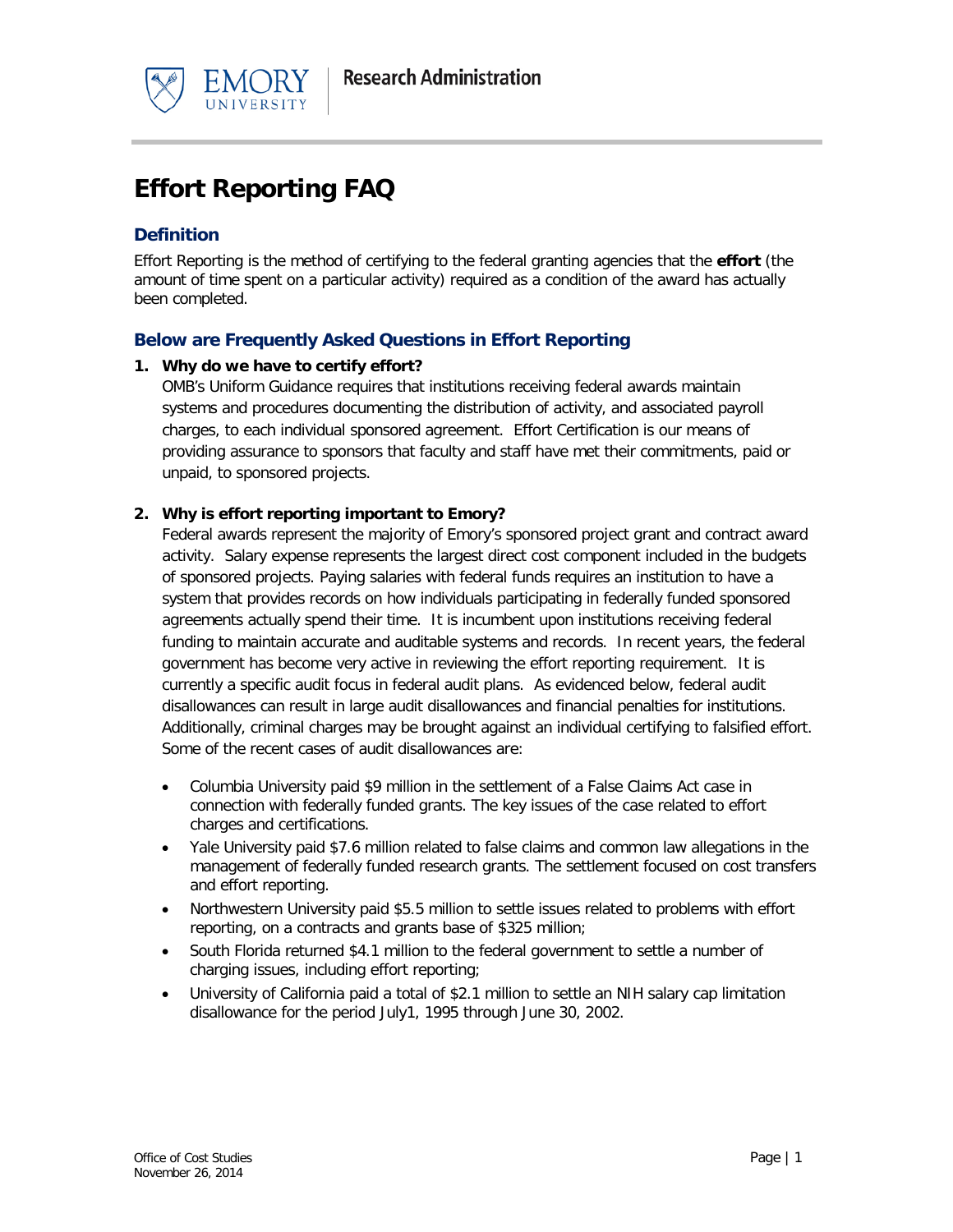

Documentation on how individuals spend time on federally sponsored projects is subject to audit and can result in institutional or individual disallowances. Institutional disallowances can result if:

- 1. Effort Report was certified by an individual other than the employee or someone who has the "first-hand" knowledge of 100 percent of the employee's time;
- 2. Effort Report does not encompass all of the activities as described in OMB's Uniform Guidance performed by the employee under the terms of their employment;
- 3. Levels of effort reported do not appear reasonable, given the responsibilities of the individual.

Individual disallowances can result if:

- 1. Effort certified on the Effort Report by the individual is found to be falsified;
- 2. Levels of effort reported do not appear reasonable.

#### **3. Who should certify effort forms?**

Effort should be certified by the PI, the supervisor or by an employee who has firsthand knowledge of the time spent by the individual. The signer must understand what they are signing and "know" the effort. Business managers, administrative and accounting personnel should not certify for faculty. The certifier should be as close as possible to the work performed.

#### **4. How is effort determined?**

Effort is not based on a 40 hour week. Effort is based on 100% of your activities for which you are compensated by Emory University regardless of the amount of time it takes to complete those duties.

#### **5. When is effort certified?**

Effort for all eligible employees is certified on a semi-annual basis. The effort periods are as follows: September - February, and March – August. The department has 90 days from the end of the effort period to certify the online forms.

#### **6. How do I make adjustments if the effort is not correct?**

If your report is not in agreement with your actual effort, either cost sharing must be recorded or an RST (Retroactive Salary Transfer) must be processed on line to adjust the distribution of payroll. These steps must be done by the Pre-reviewers prior to the certification. RSTs submitted over 90 days after the end of the effort period will not be accepted without proper approval (please refer to the OGCA Cost Transfers and Payroll Reallocation Policy for details).